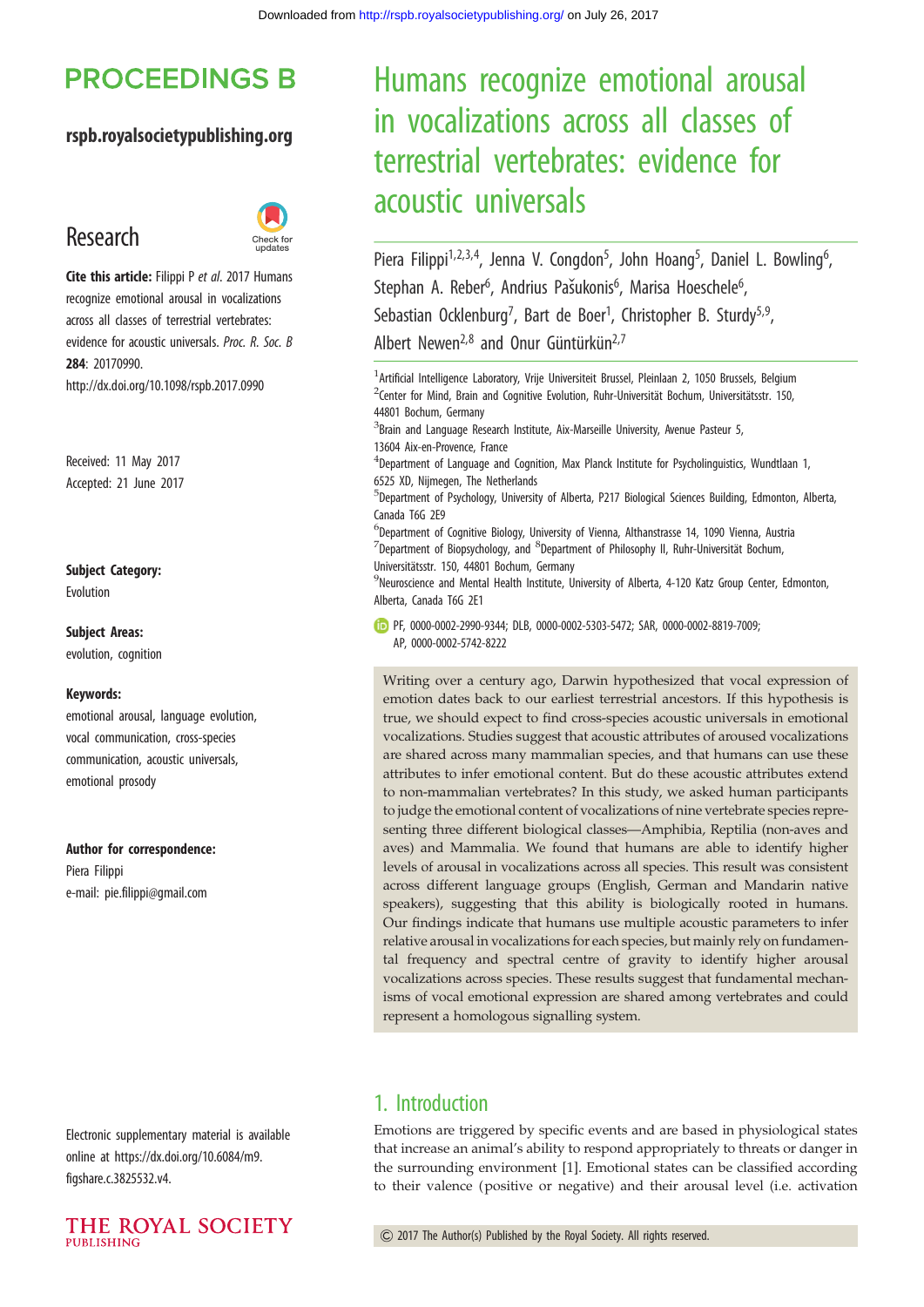$\overline{\mathbf{2}}$ 

or responsiveness levels, classified as high or low) [\[2\]](#page-6-0). Our study focuses on arousal, which, following [\[3\]](#page-6-0), we define as a state of the brain or the body reflecting responsiveness to sensory stimulation, ranging from sleep to frenetic excitement. Accordingly, increases in arousal are correlated with increases in behavioural, hormonal and/or neurological activity [[2](#page-6-0)]. Critically, in vocalizing animals, a heightened state of arousal may be reflected in acoustic modulation of the voice. The connection between emotion and the voice can be understood in terms of the effects of emotional physiology on the physical mechanisms of voice production. According to the source–filter theory of voice production [\[4,5](#page-6-0)], vocalizations are generated by tissue vibrations stimulated by the passage of air in the sound 'source': the larynx in mammals, amphibians and non-avian reptiles, and the syrinx in birds. The signal produced by the source is subsequently filtered by the resonances of the supralaryngeal vocal tract (the 'filter') with certain frequencies being enhanced or attenuated. Source vibration determines the fundamental frequency of the vocalization  $(F_0)$ , and filter resonances shape its spectral content, producing concentrations of acoustic energy in particular frequency bands (called 'formants') [\[6](#page-6-0)–[11\]](#page-6-0). For instance, when humans vocalize, air passes from the lungs through an opening between the vocal folds, causing them to vibrate. These vibrations are transmitted through the air in the vocal tract to the openings of the mouth and nose, where they are broadcast into the environment. Although physiological changes associated with emotional arousal affect this process in numerous ways, their effects on the muscular actions required for vocal production (e.g. of the diaphragm, intercostals and vocalis muscles) are likely to be critical, because they alter the way air flows through the system and thus the quality of the sounds produced [[5](#page-6-0)].

In The descent of man, Darwin [\[12](#page-6-0)] hypothesized that vocal emotional expression has ancient roots, painting a picture of how the first steps in the evolution of laryngeal vocalization may have proceeded: 'All the air-breathing Vertebrata necessarily possess an apparatus for inhaling and expelling air, with a pipe capable of being closed at one end. Hence when the primaeval members of this class were strongly excited and their muscles violently contracted, purposeless sounds would almost certainly have been produced; and these, if they proved in any way serviceable, might readily have been modified or intensified by the preservation of properly adapted variations' (p. 631). If this hypothesis is correct, we should expect that fundamental aspects of vocal emotional expression are shared across all extant species that trace their ancestry to early terrestrial tetrapods. Consequently, it should be possible to (i) identify acoustic universals that convey the same emotional information across a broad range of vocalizing species and (ii) use these universals to correctly infer emotional status at an interspecific level.

In an influential study, Morton [\[13](#page-6-0)] proposed that harsh, low-frequency vocalizations are used in agonistic contexts, whereas more tonal, high-frequency vocalizations are used in fearful or appeasing contexts in mammals and birds. Recent studies align with this hypothesis, suggesting that increases in frequency-related parameters of the voice (e.g. fundamental frequency, frequency range and spectra shape), amplitude contours and vocalization rate, as well as decreases in the temporal interval between vocal bouts, are reliable acoustic correlates of high arousal in numerous mammalian species (see [[14\]](#page-6-0) for a review) and birds (black-capped chickadee, Poecile atricapillus

[[15\]](#page-6-0); common raven, Corvus corax [[16\]](#page-6-0)). A few studies have addressed vocal correlates of arousal also in anurans and non-avian reptiles. Indeed, timing and frequency-related parameters seem to vary in response to escalating male-male competition, hence correlating with different arousal states, in some species of frogs (grey treefrog, Hyla versicolor [[17,18\]](#page-6-0); hourglass treefrog, Dendropsophus ebraccatus [\[19,20](#page-6-0)]; African reed frog, Hyperolius marmoratus [[21\]](#page-6-0); golden rocket frog, Anomaloglossus beebei [\[22](#page-6-0)]; neotropical treefrog, Hyla ebraccata [[23\]](#page-7-0)). In addition, frequency-related parameters and intensity parameters have been shown to correlate with arousal in the Australian freshwater crocodile (Crocodylus johnstoni) [[24\]](#page-7-0). Notably, although the acoustic correlates of arousal have been extensively investigated in mammals, very few studies have addressed this issue in non-mammalian species.

As to the acoustic encoding of valence, based on her review of acoustic correlates of emotional valence in mammalian vocalizations, Briefer [\[14](#page-6-0)] identified duration as the only acoustic parameter that consistently changes as a function of valence, with positively valenced vocalizations being shorter than negatively valenced vocalizations. However, a systematic empirical investigation of emotional valence acoustic encoding in non-mammalian species is still lacking.

In parallel with comparative studies on the productive aspects of vocal emotional communication, several studies have also examined perceptual aspects. Studies have examined humans' perception of arousal in vocalizations of a number of species including humans [\[25,26](#page-7-0)], piglets [[27\]](#page-7-0), dogs [[28,29\]](#page-7-0) and cats [\[30](#page-7-0)]. Taken together, these studies suggest that humans rely mainly on increases in fundamental frequency  $(F<sub>0</sub>)$  to rate both human and heterospecific vocalizations as expressing heightened levels of arousal. Sauter et al. [[25\]](#page-7-0) found that in addition to higher average  $F_0$ , shorter duration, more amplitude onsets, lower minimum  $F_0$  and less  $F_0$  variation predict humans' higher ratings for arousal in human vocalizations. Within this framework, research shows that mule deer (Odocoileus hemionus) and white-tailed deer (Odocoileus virginianus) mothers respond to infant distress vocalizations of a number of mammalian species if the  $F_0$ falls within the deer's frequency response range [\[31](#page-7-0)] and that the high-pitched, quickly-pulsating whistles of human shepards have an activating effect on dogs [\[32](#page-7-0)]. Research on valence perception suggests that humans rate domestic piglets' vocalizations with increased  $F_0$  and duration as more negative [[27\]](#page-7-0). Faragó [[28](#page-7-0)] showed that humans rate human and dog vocalizations with shorter duration, and human vocalizations with lower spectral centre of gravity (hereafter SCG), as more positive (but see [\[29](#page-7-0)]). Moreover, humans can correctly classify the emotional content of vocalizations produced by human infants, chimpanzees (Pan troglodytes) [[33](#page-7-0)], domestic pigs (Sus scrofa domesticus) [\[27,34](#page-7-0)], dogs (Canis familiaris) [\[33](#page-7-0),[35](#page-7-0)] and cats (Felis catus) [\[30,36](#page-7-0)], based on vocal production contexts varying in emotional dimensions (e.g. agonistic or food-related contexts [\[37](#page-7-0)]). Crucially, it has been found that dogs can identify emotional valence in both conspecific and human vocalizations [[38\]](#page-7-0). Notably, these perceptual studies have focused exclusively on mammalian vocalizations. Hence, the question of whether the ability to identify emotional information in vocalizations is preserved across phylogenetically more distant species remains open. Empirical evidence in this domain is highly relevant to Darwin's hypothesis on the shared mechanisms for vocal emotional expression, which extends across all air-breathing tetrapods [\[12](#page-6-0)[,39](#page-7-0)].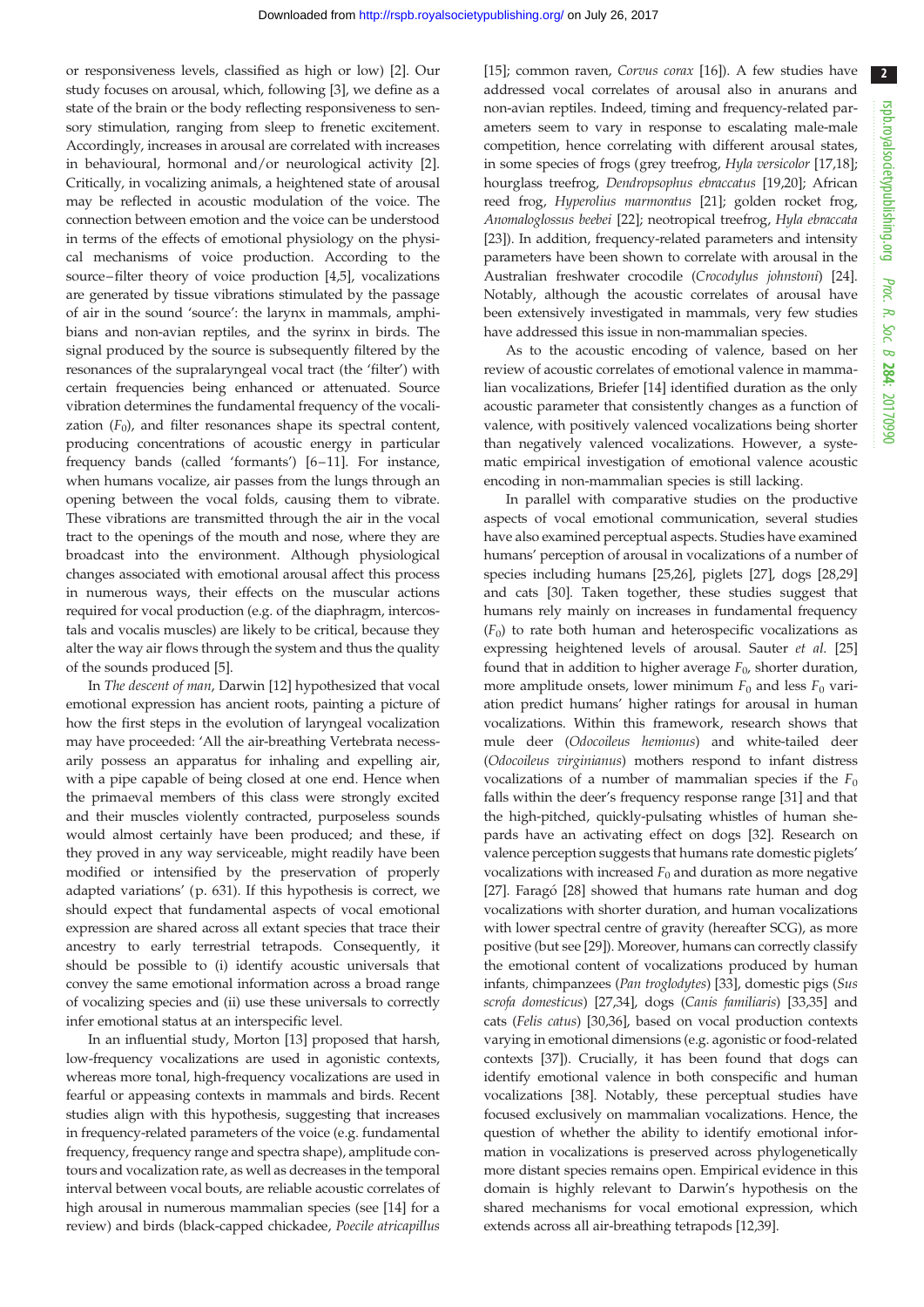3

<span id="page-2-0"></span>

Figure 1. Phylogeny of the animal species included in our experiment. Divergence times (millions of years) based on molecular data are presented at the nodes  $[46 - 48]$  $[46 - 48]$  $[46 - 48]$  $[46 - 48]$ .

Research on arousal and valence perception across diverse animal classes may provide crucial insights on the adaptive value of vocal emotional expression in animals. As a first step into this research direction, the present study addresses arousal perception. The ability to correctly identify heightened arousal in vocalizations expressed through modulation of specific acoustic parameters allows animals to perceive heightened levels of threat or danger, and is thus critically important for reacting adaptively [[40\]](#page-7-0). From an evolutionary standpoint, this perceptual ability provides a critical complement to the encoding of emotion in vocal production. Importantly, research suggests that animals actually use this information at a heterospecific level, integrating information gained from heterospecific vocalizations with information gained from conspecifics to determine appropriate behavioural reactions in response to potential environmental dangers [\[41](#page-7-0)–[45](#page-7-0)]. Therefore, the investigation of vocal emotional communication in animals across all classes is key to enhance our understanding of the link between vocal signals and their adaptive nature, shedding light on the evolution of acoustic communication.

To summarize, much research has identified the acoustic correlates of vocal emotional expression in mammalian species mainly. In parallel, research has investigated the perception of emotional content across a few mammalian species. However, no studies have examined the acoustic parameters that predict the perception of arousal in non-mammals' vocalizations, and, critically, research on the acoustic universals that are responsible for arousal recognition across all classes of terrestrial tetrapods is still lacking. To address these gaps, and to shed light on Darwin's account of the ancient origins of vocal emotional communication, we examined the ability of humans to discriminate levels of arousal in the vocalizations of nine phylogenetically diverse species (figure 1): the hourglass treefrog (Dendropsophus ebraccatus), American alligator (Alligator mississippiensis), black-capped chickadee (Poecile atricapillus), common raven (Corvus corax), domestic pig (Sus scrofa domesticus), giant panda (Ailuropoda melanoleuca), African bush elephant (Loxodonta africana), Barbary macaque (Macaca sylvanus) and human (Homo sapiens). Notably, these species span all classes of terrestrial tetrapods, including amphibians, reptiles (non-aves and aves) and mammals. We predicted that humans would be able to identify different levels of arousal across all classes of terrestrial tetrapods, and that, if this were a biologically rooted ability, it would be observed across multiple language groups. Furthermore, we performed acoustic analyses to identify the acoustic parameters this ability is based on.

## 2. Material and methods

#### (a) Experimental design

Participants were informed that the aim of the study was to understand whether humans are able to identify different levels of arousal expressed in animal vocalizations. We provided the following definition of arousal: 'Arousal is a state of the brain or the body reflecting responsiveness to sensory stimulation. Arousal level typically ranges from low (very subdued) to high (very excited). Examples of low arousal states (i.e. of low responsiveness to sensory stimulation) are calmness or boredom. Examples of high arousal states (i.e. of high responsiveness to sensory stimulation) are anger or excitement.' Because we included human language stimuli, we also made sure that none of the participants could speak or understand the language of these stimuli (which was Tamil), in order to exclude any influence of the semantic content on the perception of arousal.

For familiarization with the experimental procedure, each participant completed five practice trials, each consisting of a pair of human baby cries (obtained from [www.freesound.org\)](http://www.freesound.org) varying in arousal. During this practice phase, explicit instructions on the experimental procedure were displayed on the monitor. In the subsequent experimental phase, ninety pairs of vocalizations (ten for each species) were played in a randomized order across participants. Each trial in both phases was divided into two phases. During the sound playback phase, one low and one high arousal vocalization produced by the same individual were played with an inter-stimulus interval of 1 s. Stimulus order within pairs was randomized across participants. The letters 'A' and 'B' appeared on the screen in correspondence with the first and second vocalization, respectively. During the subsequent relative rating phase, participants were asked to indicate which sound expressed a higher level of arousal by clicking on the corresponding letter with the mouse. Participants could replay each sound ad libitum by pressing either letter (A or B) on the keyboard. No feedback was provided.

#### (b) Participants

25 English speakers (mean age  $= 19.4$  years; s.d.  $= 1.87$  years; 12 female) and 25 native Mandarin speakers (mean age  $= 19.96$ years; s.d.  $= 1.45$  years, 12 female) recruited at the University of Alberta (Canada), and 25 native German speakers (mean  $age = 22.8 \text{ years}; s.d. = 5.67 \text{ years}; 22 \text{ female}$  recruited at the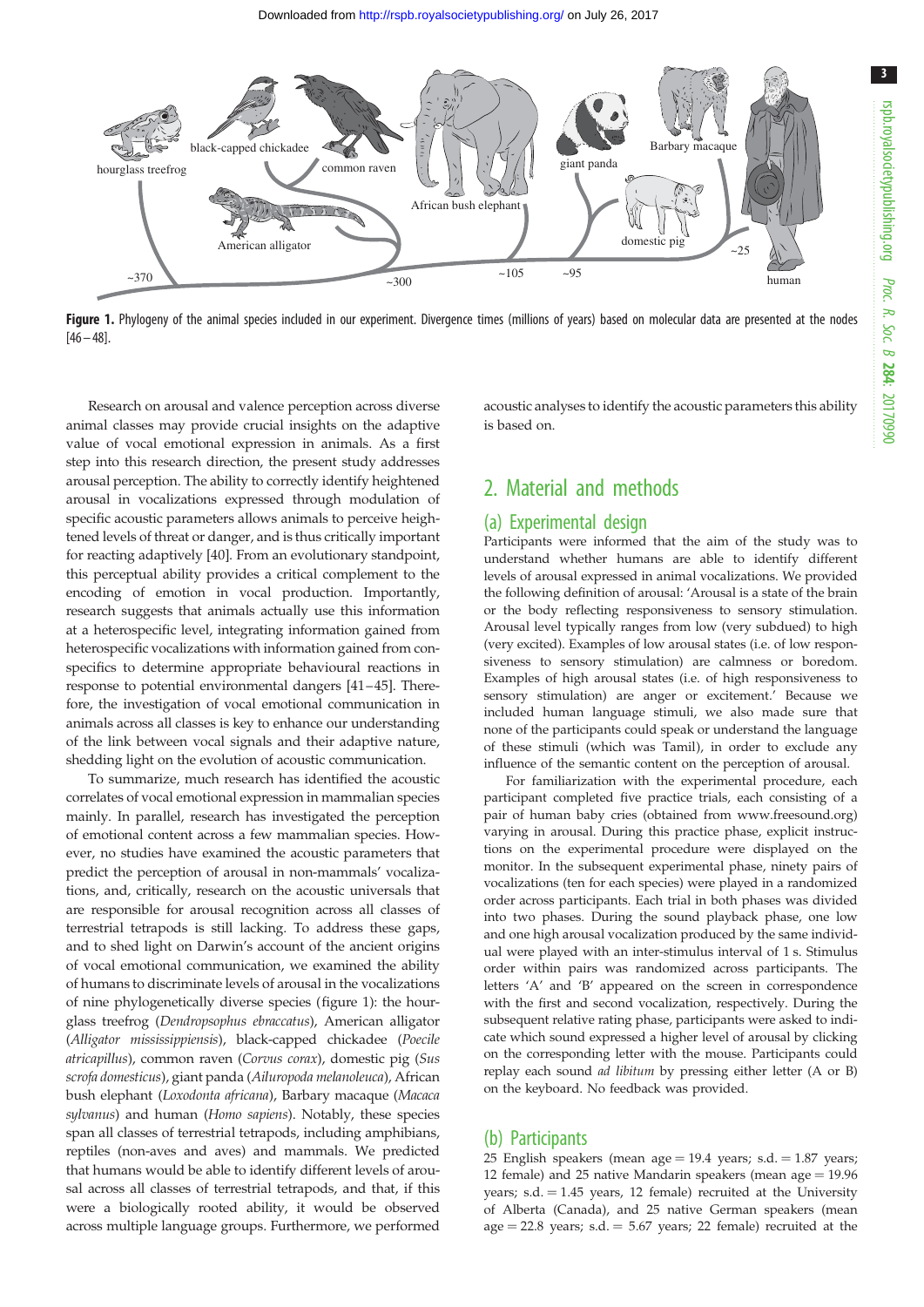Ruhr University of Bochum (Germany), participated in this experiment in exchange for course credit. The experimental design adopted for this study was approved by both universities' ethical review panels in accordance with the Helsinki Declaration. All participants gave written informed consent.

#### (c) Acoustic stimuli

#### (i) Recordings and arousal classification

We gathered 180 recordings of vocalizations from nine different vertebrate species. These recordings were obtained from published studies for the hourglass treefrog [\[19](#page-6-0),[20\]](#page-6-0), African bush elephant [\[49\]](#page-7-0), giant panda [\[50\]](#page-7-0), domestic pig [\[51\]](#page-7-0), Barbary macaque [\[52\]](#page-7-0) and human [[53](#page-7-0)] species, and from unpublished work for the American alligator, common raven and black-capped chickadee. Except for recordings of the American alligator (made by S.A.R.), the common raven (made by A.P.) and the black-capped chickadee (made by J.V.C. and J.H.), classifications of arousal level as either high/low arousal for the purposes of this study were made in accordance with criteria presented in the original studies from which they were taken (electronic supplementary material, table S1). For the American alligator, arousal was assessed based on the status of the palatal valve (open or closed), which has been shown to correlate with different arousal states [\[24\]](#page-7-0). For the common raven, arousal was assessed based on the type of physical confrontation with a dominant individual [\[16,](#page-6-0)[54](#page-7-0)]. For the chickadees, arousal was assessed based on research showing increase of neural activity in response to high-threat predator models [\[55\]](#page-7-0). For human recordings, speakers were instructed to express emotions (sadness and anger) that vary in arousal intensity [\[53\]](#page-7-0). Classification of vocalizations as high or low arousal (i.e. of high and low activation or responsiveness levels [[3](#page-6-0)]) for the remaining species was based on the following indicators: escalating level of competition during sexual advertisement for the hourglass treefrog [\[19,20](#page-6-0)], occurrences of physiological responses (namely secretions from the temporal glands [[56](#page-7-0)]) and of ears, head and tail movements for the African bush elephant [\[57,58](#page-7-0)] (as reported in [[49](#page-7-0)]), increased motor activity for giant pandas [[50\]](#page-7-0) and domestic pigs [\[51\]](#page-7-0), and increased temporal distance from the moment of disturbance originating the vocalization to the point where lack of danger is assessed for Barbary macaques [[52](#page-7-0)]. Although these indicators vary across species, they provide clear correlates of relatively low or high arousal within each species, which is appropriate given that the perceptual decisions our participants were asked to make were always within a species. Importantly, we make no claim that absolute arousal levels are comparable between species. As detailed in electronic supplementary material, table S1, these indicators generally reflect the degree of threat, competition or disturbance (low or high) posed by external stimuli within the behavioural context of vocal production. Hence, all vocalizations expressing high arousal, as well as all vocalizations expressing low arousal, are considered negatively valenced. For each species, 10 pairs of low/high arousal vocalizations recordings were used. Within each pair, the vocalizations were always produced by the same individual. Vocalizations were produced by 6–10 different individuals in each species. Stimuli from the following species were produced by juveniles: American alligator, domestic pig, giant panda, African bush elephant. Hourglass treefrog vocalizations consisted of a sequence of pulses, sometimes followed by clicks [[19,20\]](#page-6-0). Black-capped chickadee vocalizations consisted of a sequence of notes. Human vocalizations consisted of a Tamil sentence spoken with emotional intonation. For all the other species, each vocalization consisted of one unit. Since our stimuli were recorded in different experimental settings (using different recording equipment), and at different distances from the vocalizing animal, all vocalization recordings were equalized to the same root-mean-square amplitude. Fade in/out transitions of 5 ms were applied to all files to remove any transients.

#### (ii) Acoustic analysis

To explore how specific acoustic cues affect humans' ratings of arousal across animal taxa, we measured four parameters for each stimulus:  $F_{0}$ , tonality (harmonics-to-noise-ratio, HNR), SCG and duration.  $F_0$  and HNR are related to the tension in the vocal fold and are reliable indicators of the emotional state of the vocalizing individual [\[4,13\]](#page-6-0). Duration is also typically measured as a parameter linked to the emotional state of the vocalizing individual [[14,](#page-6-0)[59\]](#page-7-0). Finally, SCG has been found to affect the perception of arousal in humans [\[25,28](#page-7-0)]. Acoustic analyses were performed in PRAAT v. 5.2.26 [\(www.praat.org](http://www.praat.org)) [\[60](#page-7-0)] and SIGNAL v. 5.00.24 sound analysis software (Engineering Design, RTS, Berkeley, California, USA) (electronic supplementary material, table S2). For the measurements of duration and SCG, analysis settings were identical for all the recordings. Duration was measured in SIGNAL. SCG was measured in PRAAT using the 'To spectrum' and 'Get center of gravity' commands (power = 2.0). The analysis of  $F_0$  was performed in PRAAT, and restricted to vocalizations with clear harmonics visible in the spectrogram.  $F_0$  measurements were made using the 'Get pitch' algorithm. Typically 'Pitch floor' and 'Pitch ceiling', but sometimes also 'Silence threshold' and 'Voicing threshold' within the 'Advanced pitch settings' menu, were adjusted until the values identified by the algorithm visually matched the frequency distance between harmonics seen in the PRAAT spectrogram view window. If harmonics could not be identified (e.g. in the presence of subharmonics or bifurcations),  $F_0$  was not measured. Following these criteria,  $F_0$  was measured in 84/90 vocalizations (93.33%). Because HNR can only be measured in vocalizations with  $F_0$ , HNR measurements were also limited to this subset of our data. HNR was measured using the 'To Harmonicity (cc)' command in PRAAT (time step  $= 0.01$  s; minimum frequency based on the settings used for  $F_0$  measurement of the same vocalization). Each vocalization of the hourglass treefrogs, black-capped chickadees and humans, which consisted of a sequence of units (pulses sometimes followed by clicks, notes and words, respectively), were analysed as a whole stimulus, averaging across the entire vocalization.

#### (d) Statistical analysis

Statistical analyses were performed in R Studio v. 1.0.136 [\[61\]](#page-7-0). In order to assess participants' accuracy for each species, we performed a binomial test. In order to assess any effect of repetition of sound playback on participants' responses within the relative rating task, we computed a binary logistic regression model within the generalized linear model framework. Furthermore, we used a generalized linear mixed model (GLMM) to compare humans' accuracy in identifying the vocalization that expressed a higher level of arousal within each trial across language groups. Within this model, we assessed the effect of language group and acoustic parameters of the vocalizations on humans' accuracy across our species sample. Data across all participants were modelled using a binomial distribution with a logit link function. The dependent variable was a binary response (i.e. correct or incorrect response). Participant's response was correct when they identified the vocalization expressing the higher level of arousal, as was independently assessed based on arousal indicators. Participant, animal species and behavioural context of vocalization were entered as random factors. Ratios of  $F_0$ , HNR, SCG and duration between low and high arousal vocalizations within each trial and language group were entered as fixed factors (glmer function, lme4 library). We assessed the statistical significance of each factor by comparing the model with and without the factor included using likelihoodratio tests. Pairwise comparisons within language groups were performed within the same model (glht function, multcomp library), using the Holm–Bonferroni correction procedure [[62](#page-7-0)]. To assess which acoustic parameters affected human ability to identify the vocalization expressing a higher level of arousal within each species, we performed separate GLMMs for each species. These models were identical to the one described above, except that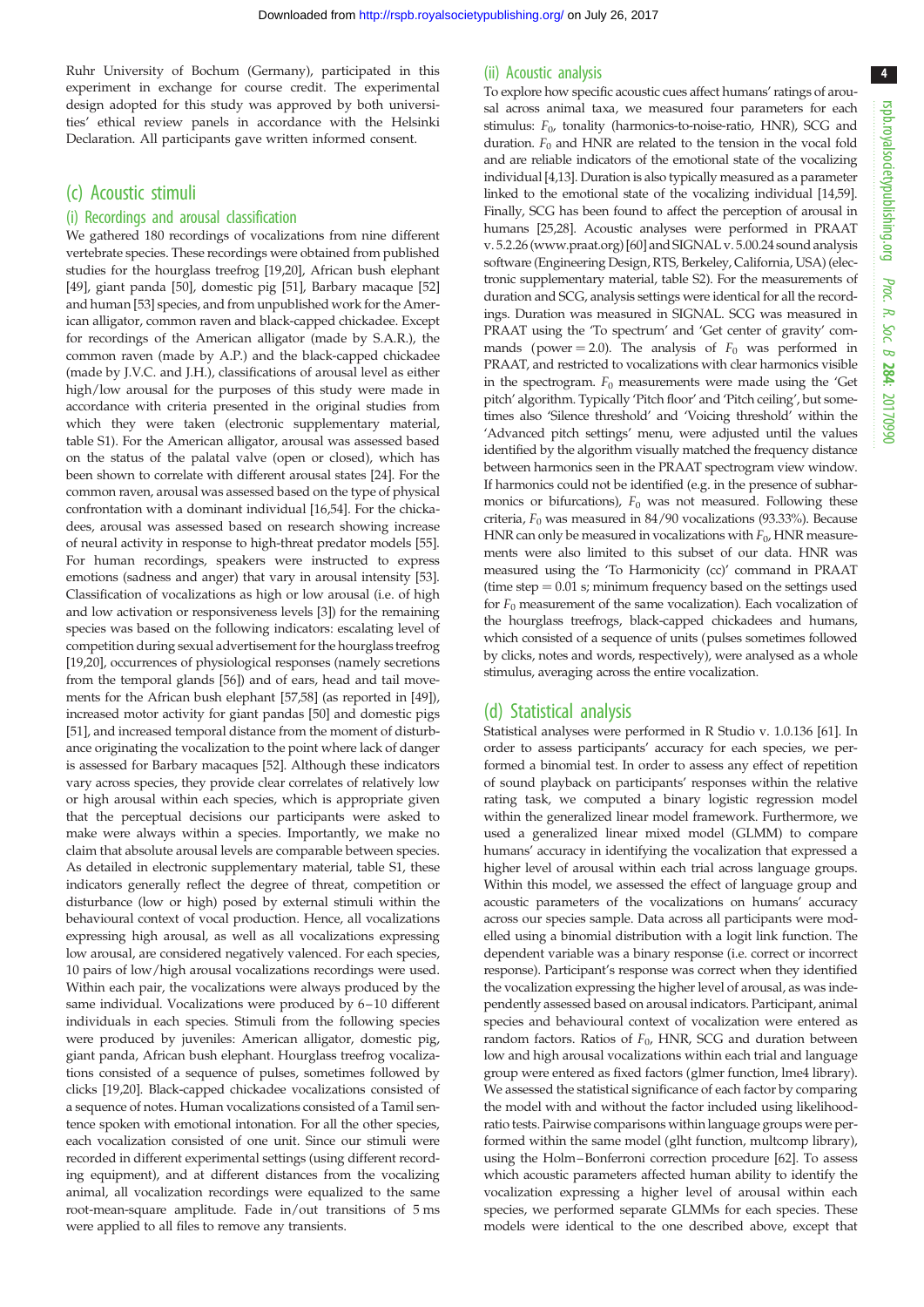



Figure 2. Accuracy across animal species. Percentage of correct responses for each animal species in the relative rating of arousal. Here participants were instructed to indicate which sound expressed a higher level of arousal after one low- and one high-arousal vocalization emitted by the same individual were played. (Online version in colour.)

only participant ID was entered as a random factor. For all the analyses within GLMMs, we used a model selection procedure based on Akaike's information criterion adjusted for small sample size (AICc) to identify the model(s) with the highest power to explain variation in the dependent variable [\[63,64](#page-7-0)]. AICc was used to rank the GLMMs and to obtain model weights (model.sel function, MuMIn library). Selection of the models (i.e. of model(s) with the highest power to explain variation in the dependent variable) is based on lowest AICc. Models with  $AICc \leq 2$  compared with the best model's AICc are considered as good as the best model [[64](#page-7-0)].

### 3. Results

The binomial test revealed that the proportion of correct answers was higher than expected by chance (50%) for all species (hourglass treefrog: 90%; American alligator: 87%; black-capped chickadee: 85%; common raven: 62%; domestic pig: 68%; giant panda: 94%; African bush elephant: 88%; Barbary macaque:  $60\%$ ; human:  $95\%$ ;  $p < 0.001$  for all species; figure 2). Our analysis did not reveal any significant effect of number of repetitions on responses (effect of number of repetitions of 'A':  $z = -1.728$ ,  $p = 0.08$ ; effect of number of repetitions of 'B':  $z = 1.866$ ,  $p = 0.06$ ).

As detailed in electronic supplementary material, table S3, our analyses revealed a significant effect of  $F_0$  and SCG ratios for identification of vocalizations expressing a higher level of arousal within each vocalization pair. Specifically, increases in  $F_0$  and SCG ratios predicted higher human accuracy in identifying vocalizations expressing a higher level of arousal  $(F_0: \chi^2_{(1)} = 60.043, p < 0.001; \text{SCG: } \chi^2_{(1)} = 32.301, p < 0.001).$ Within this model, no significant effect was reached by HNR and duration ratios. In line with this result, the model selection computed within the GLMM ranked the models where  $F_0$  or SCG ratios were excluded from the analyses as the weakest models (electronic supplementary material, table S3). In addition, the effect of language group was not significant

 $(\chi^2_{(2)} = 2.048, p = 0.36)$ . Pairwise comparisons between language groups were also not significant (English–German:  $z = -0.123$ ,  $p = 0.90$ ; German–Mandarin:  $z = -1.182$ ,  $p = 0.57$ ; English–Mandarin:  $z = -1.303$ ,  $p = 0.57$ ).

As shown in electronic supplementary material, table S4, the GLMMs computed within each species revealed significant effects for the following acoustic variables on identification of vocalizations expressing higher levels of arousal:  $F_0$  ratio for hourglass treefrog, American alligator, common raven, giant panda and domestic pig; SCG ratio for common raven, African bush elephant, giant panda, domestic pig and Barbary macaque; HNR ratio for black-capped chickadee, common raven, African bush elephant, giant panda, domestic pig and Barbary macaque; ratios of duration for African bush elephant, giant panda, domestic pig and Barbary macaque. The effect of language group did not reach significance in any of the species. Model selection computed within each of these GLMMs was consistent with these results (see electronic supplementary material, table S4). None of the acoustic parameters included in our model reached significant effects for high-arousal identification in human vocalizations.

#### 4. Discussion

We show that humans are able to reliably identify higher levels of arousal in vocalizations of nine species spanning all classes of air-breathing tetrapods [\(figure 1](#page-2-0)). This finding held true for English, German and Mandarin native speakers, suggesting that this ability is biologically rooted in humans. In addition, although different acoustic parameters affect humans' arousal perception within each species, higher  $F_0$  and SCG ratios best predict humans' ability to identify higher levels of arousal in vocalizations produced by all classes of terrestrial tetrapods. In addition, our data suggest that duration and HNR are not among the best predictors of human accuracy in identifying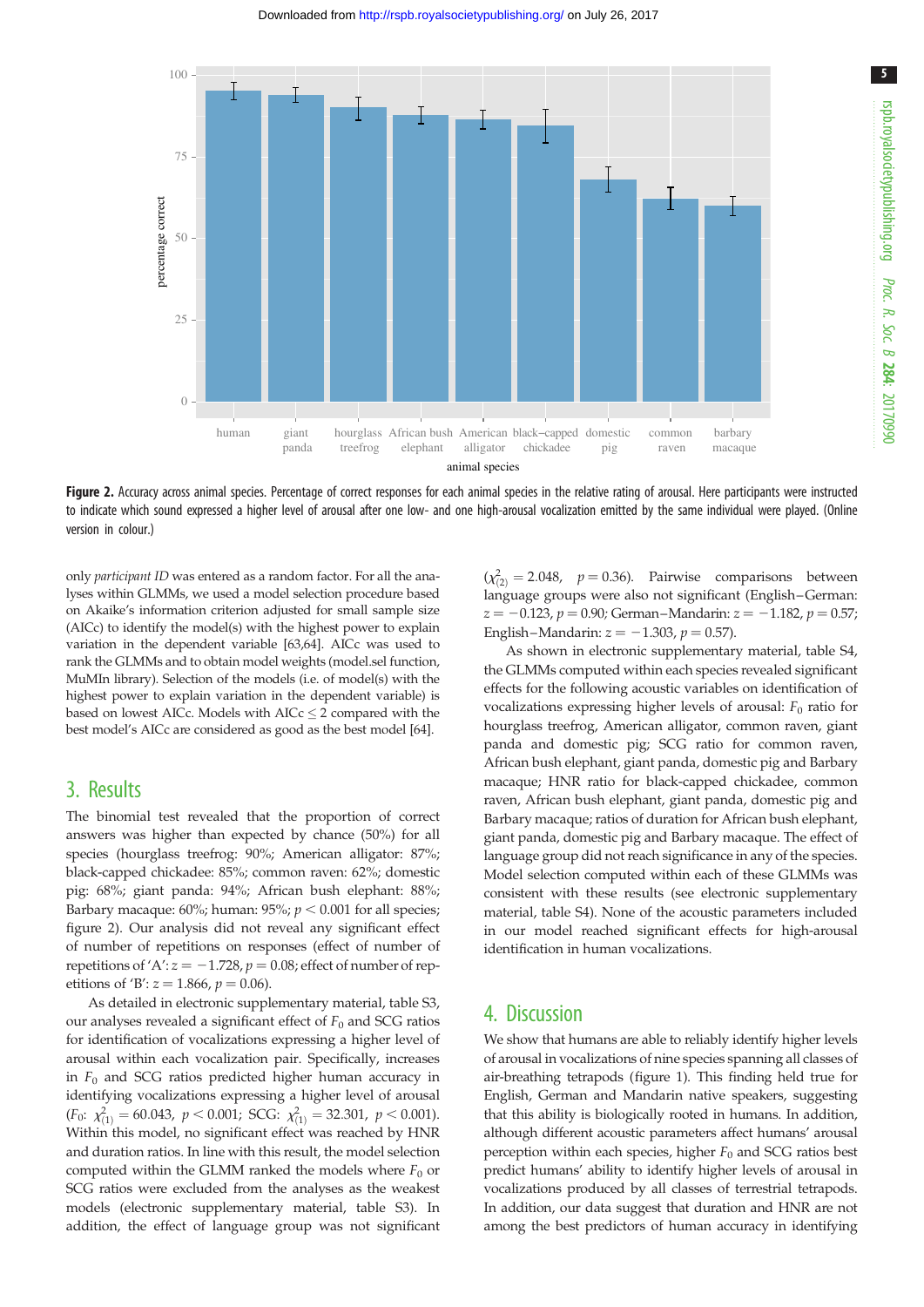arousal across a wide range of tetrapods. We cannot exclude that, besides the acoustic parameters included in our statistical model, amplitude might also play a role in the human ability to discriminate levels of arousal.

Ever since Darwin argued for a shared set of mechanisms grounding vocal emotional expression across terrestrial vertebrates [[12](#page-6-0),[39\]](#page-7-0), there have been attempts to pinpoint the phylogenetic continuity of emotional communication across species, in terms of both the production [[13](#page-6-0)–[24,49](#page-7-0)–[53\]](#page-7-0) and the perception [[25](#page-7-0)–[38\]](#page-7-0) of emotional vocalizations. However, no study had investigated the ability of humans to recognize emotional information in vocalizations of non-mammalian species. To our knowledge, our study is the first to directly address this issue, providing evidence on the acoustic parameters grounding the human ability to identify higher levels of arousal expressed in the vocalizations across all classes of terrestrial tetrapods. Indeed, the species included here not only exhibit greater phylogenetic diversity than has been previously assessed, but also considerable diversity in size, ecology and social structure [\(figure 1](#page-2-0)). Hence, our results are consistent with the hypothesis that fundamental mechanisms underlying emotion perception in vocalizations, a biological phenomenon key to survival, may have emerged in the early stages of their evolution and have been preserved across a broad range of animal species [[28](#page-7-0),[37,59,65,66](#page-7-0)]. However, in order to provide stronger empirical support for this hypothesis, more species need to be tested on their ability to infer the arousal state of signallers from a similarly wide range of heterospecific vocalizations. Findings on the evolutionary roots of arousal perception in animal vocalizations will complement further evidence on the mechanisms grounding the production of vocalizations with arousal-related content, supporting Darwin's hypothesis on homologous mechanisms of emotional expressions across terrestrial tetrapods [\[12](#page-6-0)[,39](#page-7-0)].

Our findings extend research suggesting that perception mechanisms of frequency-related information, which is critical in human audition, originated early in primate evolution [\[65](#page-7-0)]. Crucially, our work corroborates and extends Morton's [[13\]](#page-6-0) observation that the use of frequency-related parameters in vocalizations serves emotional expression in mammals and birds, an ability that might have triggered appropriate behaviours in response to surrounding threats. Moreover, our data confirm outcomes from studies on duration and HNR as vocal correlates of arousal, which provide contrasting evidence in different species [\[14](#page-6-0)[,51](#page-7-0)[,67](#page-8-0)]. Here too we found that in certain species increases in these parameters predict identification of high arousal, while in other species the reverse pattern applies. This suggests that these parameters are not reliable indicators of arousal at an interspecific level. Our within-species findings on the effect of higher  $F_0$  ratios on humans' accuracy in identifying high-arousal vocalizations also extends earlier findings showing, for example, that increases in  $F_0$  predict humans' ability to identify high arousal in conspecifics [\[25,26](#page-7-0)], dogs [\[28](#page-7-0)], cats [\[30](#page-7-0)] and domestic pigs [[27](#page-7-0)]. In the case of the hourglass treefrog and black-capped chickadee, it might be that one of the acoustic parameters that best predicts arousal identification is the repetition rate of vocalizations' units [\[15,19,20](#page-6-0)]. Unfortunately, we could not include this parameter in our model, since it was not measurable across all the species included in our stimuli set.

Sauter et al. [[25](#page-7-0)], who also included SCG in their analyses, found that, in addition to increase in  $F_0$ -related measures, increase in SCG predicted humans' arousal rating of human nonverbal emotional vocalizations such as screams and laughter. Somewhat surprisingly, and in contrast, we found that none of the acoustic correlates of arousal included in our analyses affected arousal identification in human vocalizations. One explanation might be that verbal emotional sentences, even when spoken in an unfamiliar language, are processed differently than nonverbal emotional vocalizations (e.g. screams), which are less constrained by precise articulatory movements [\[68,69](#page-8-0)]. In fact, nonverbal stimuli are typically employed for emotional identification in human stimuli [[25,](#page-7-0)[70](#page-8-0)–[72\]](#page-8-0). Additional studies should compare emotional processing of both verbal and nonverbal human sounds (speech and vocal or instrumental music), possibly examining effects of multiple emotional dimensions, namely arousal, valence, approach–withdrawal or persistence [[40\]](#page-7-0). Furthermore, it would be interesting to disentangle language effects from cultural effects in human perception of vocal arousal across species. To this aim, future studies should extend our work to language groups with different cultural backgrounds, or to one group with the same cultural background, but speaking two native languages.

Notably, the vocalizations of American alligator, domestic pig, giant panda and African bush elephant used in our study were produced by infants. Lingle & Riede [\[31\]](#page-7-0) suggested that infant distress vocalizations, which evolved to elicit a response by caregivers, have a similar acoustic structure across species within the contexts of isolation from the mother and human capture. It is possible that differences in the acoustic structure of arousal vocalizations produced by infants compared with adults, as well as differences in arousal assessment in caregivers compared with non-caregivers, affect arousal perception. Further experimental investigations are needed to estimate these effects.

In our study, the classification of the recordings as high- or low-arousal vocalizations, for most species, was based on observational indicators, which reflect the underlying level of threat, competition or disturbance in the context of vocalization production (electronic supplementary material, table S1). Future research would benefit from combining recordings of behavioural observations with other types of data, such as brain activity [\[73,74](#page-8-0)] and physiological measures (heart rate, temperature, adrenaline or stress hormone levels) of each signaller during the production of emotional vocalizations (as in [[18,](#page-6-0)[75](#page-8-0)–[77\]](#page-8-0)). Moreover, one crucial limitation of our study is that the behavioural contexts in which our vocal stimuli were produced varied considerably across species, including laboratory settings, as in the case of domestic pig vocalizations included in our stimuli set. Hence, future studies should aim at including vocalizations recorded in qualitatively and functionally comparable and biologically relevant contexts across all species. This objectively quantified classification of vocalizations across animal species, which may assess different degrees of both arousal and valence in the vocalizations, could be used to disentangle the relative effect of arousal and valence in perception of emotional content in animal vocalizations.

Finally, research on the acoustic parameters involved in the production and perception of arousal in emotional vocalizations across terrestrial tetrapods is relevant to understanding the evolution of human language. Indeed, responding adaptively to the emotional content of vocal expressions, which appears to be dominant over verbal content, is likely to be evolutionarily older than speech articulation, and might have paved the path for its emergence [\[78,79](#page-8-0)]. Critically, arousal-related acoustic universals also appear to be shared by

6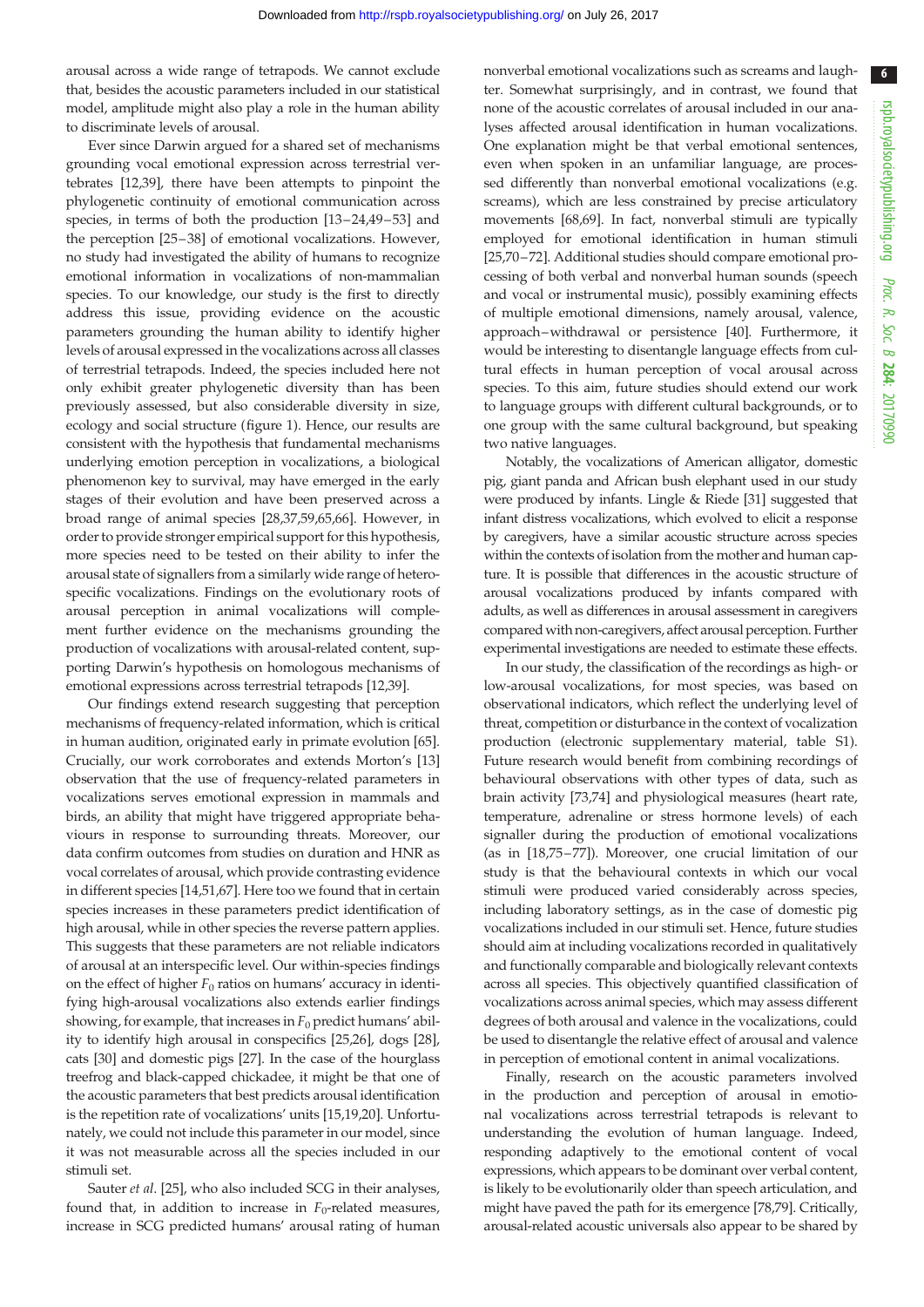<span id="page-6-0"></span>music [\[26\]](#page-7-0). Comparison between animal vocalizations, speech and music are thus likely to further our understanding of the shared evolutionary roots between music and emotional prosody in verbal language.

In conclusion, our findings provided empirical evidence for the universality of acoustic correlates of arousal among tetrapods, suggesting that important aspects of vocal expression and perception are deeply rooted in our terrestrial vertebrate ancestors. This research framework has direct implications for our understanding of emotion processing across a broad variety of land-living animal species.

Ethics. Ethical approval was granted by the local ethics committee of the Faculty of Psychology, Ruhr-University Bochum (Germany) and the University of Alberta (Canada) Research Ethics Board. Written informed consent was obtained by each participant prior to the study. All participants were treated in accordance with the declaration of Helsinki.

Data accessibility. Data are available from the Dryad Digital Repository [\(http://dx.doi.org/10.5061/dryad.7k23g\)](http://dx.doi.org/10.5061/dryad.7k23g) [\[80](#page-8-0)].

Authors' contributions. P.F. developed the study concept. P.F., J.V.C., J.H., D.L.B., S.A.R., A.P., M.H., S.O., B.d.B., C.B.S., A.N. and O.G. contributed to the study design. P.F., J.V.C., J.H. and D.L.B performed the acoustic measurements of the stimuli. P.F. performed data analysis and interpretation. P.F. drafted the manuscript, and all the other authors provided critical revisions for important intellectual content. S.A.R drew [figure 1.](#page-2-0) All authors approved the final version of the manuscript for submission.

Competing interests. We have no competing interests.

Funding. P.F. was supported by the following research grants: visiting fellowship awarded by the Center of Mind, Brain and Cognitive Evolution (Ruhr-Universität Bochum, Germany), the European Research Council Starting Grant 'ABACUS' [293435] awarded to B.d.B.; ANR-16-CONV-0002 (ILCB), ANR-11-LABX-0036 (BLRI) and ANR-11-IDEX-0001-02 (A\*MIDEX); a visiting fellowship awarded by the Max Planck Society. The funders had no role in study design, data collection and analysis, decision to publish, or preparation of the manuscript. J.V.C. was supported by an Alexander Graham Bell Canada Graduate Scholarship-Master's (CGS M) and Walter H. Johns Graduate Fellowship. J.H. was supported by a Queen Elizabeth II Master's scholarship. D.L.B. was supported by a Lise Meitner Postdoctoral Fellowship from the Austrian Science Fund (FWF). S.A.R. was supported by a Marietta Blau Grant, the European Research Council (ERC) Advanced Grant 'SOMACCA' [230604] awarded to W.T. Fitch, and the Austrian Science Fund (FWF) [W1234-G17]. A.P. was funded by the Austrian Science Fund (FWF) [W1234-G17]. M.H. is currently funded by a Lise Meitner Postdoctoral Fellowship [M 1732-B19] from the Austrian Science Fund (FWF) and was also funded by a Banting Postdoctoral Fellowship awarded by the Natural Sciences and Engineering Research Council of Canada during this project. C.B.S. was supported by a Natural Sciences and Engineering Research Council of Canada (NSERC) Discovery Grant and Discovery Accelerator Supplement, an Alberta Ingenuity Fund (AIF) New Faculty Grant, a Canada Foundation for Innovation (CFI) New Opportunities Fund (NOF) and Infrastructure Operating Fund (IOF) grants along with start-up funding and CFI partner funding from the University of Alberta (UofA). A.N. was supported by the Fritz Thyssen Foundation Grant [Az. 10.14.2.015]. O.G. was supported by the German Research Foundation (DFG) [Gu 227/16-1].

Acknowledgements. We thank the following collaborators: Sima Parsey and Larissa Heege for their help in testing participants and for translating the instructions into German; Natalie Kuo-Hsuan Yang and Christian Poon for their help in testing participants in both Mandarin and English; Nigel Mantou Lou for translating the instructions into Mandarin; Kerem Eryilmaz for help building the interface; and Andrea Ravignani and Gary Lupyan for valuable comments on the statistical analyses. We are especially grateful to all authors of the studies referenced in section 'Recordings and arousal classification', who have kindly provided the stimuli adopted in our experiment.

## **References**

- 1. Nesse RM. 1990 Evolutionary explanations of emotions. Hum. Nat. 1, 261 – 289. ([doi:10.1007/](http://dx.doi.org/10.1007/BF02733986) [BF02733986\)](http://dx.doi.org/10.1007/BF02733986)
- 2. Mendl M, Burman OHP, Paul ES. 2010 An integrative and functional framework for the study of animal emotion and mood. Proc. R. Soc. B 277, 2895 – 2904. [\(doi:10.1098/rspb.2010.0303](http://dx.doi.org/10.1098/rspb.2010.0303))
- 3. Russell JA. 1980 A circumplex model of affect. J. Pers. Soc. Psychol. 39, 1161– 1178. ([doi:10.1037/](http://dx.doi.org/10.1037/h0077714) [h0077714](http://dx.doi.org/10.1037/h0077714))
- 4. Taylor A, Reby D. 2010 The contribution of source– filter theory to mammal vocal communication research. J. Zool. 280, 221 – 236. [\(doi:10.1111/j.](http://dx.doi.org/10.1111/j.1469-7998.2009.00661.x) [1469-7998.2009.00661.x\)](http://dx.doi.org/10.1111/j.1469-7998.2009.00661.x)
- 5. Titze IR. 1994 Principles of voice production. Englewood Cliffs, NJ: Prentice Hall.
- 6. Charlton BD, Reby D. 2016 The evolution of acoustic size exaggeration in terrestrial mammals. Nat. Commun. 7, 12739. ([doi:10.1038/](http://dx.doi.org/10.1038/ncomms12739) [ncomms12739](http://dx.doi.org/10.1038/ncomms12739))
- 7. Reber SA, Nishimura T, Janisch J, Robertson M, Fitch WT. 2015 A Chinese alligator in heliox: formant frequencies in a crocodilian. J. Exp. Biol. 218, 2442 – 2447. [\(doi:10.1242/jeb.119552](http://dx.doi.org/10.1242/jeb.119552))
- 8. Bowling DL, Garcia M, Dunn JC, Ruprecht R, Stewart A, Frommolt K-H, Fitch WT, 2017 Body size and vocalization in primates and carnivores. Sci. Rep. 24, 41070. ([doi:10.1038/srep41070\)](http://dx.doi.org/10.1038/srep41070)
- 9. Gerhardt HC, Huber F. 2002 Acoustic communication in insects and anurans: common problems and diverse solutions. Chicago, IL: University of Chicago Press.
- 10. Stanley Rand A, Dudley R. 1993 Frogs in helium: the anuran vocal sac is not a cavity resonator frogs in helium: the anuran vocal sac is not a cavity resonator. Physiol. Zool. 66, 793– 806. [\(doi:10.1086/physzool.66.5.](http://dx.doi.org/10.1086/physzool.66.5.30163824) [30163824\)](http://dx.doi.org/10.1086/physzool.66.5.30163824)
- 11. Fitch WT. 1999 Acoustic exaggeration of size in birds via tracheal elongation: comparative and theoretical analyses. J. Zool. 248, 31– 48. [\(doi:10.1111/j.1469-](http://dx.doi.org/10.1111/j.1469-7998.1999.tb01020.x) [7998.1999.tb01020.x\)](http://dx.doi.org/10.1111/j.1469-7998.1999.tb01020.x)
- 12. Darwin C. 1871 The descent of man and selection in relation to sex. London, UK: John Murray.
- 13. Morton ES. 1977 On the occurrence and significance of motivation-structural rules in some bird and mammal sounds. Am. Nat. 111, 855– 869. [\(doi:10.](http://dx.doi.org/10.1086/283219) [1086/283219](http://dx.doi.org/10.1086/283219))
- 14. Briefer E. 2012 Vocal expression of emotions in mammals: mechanisms of production and evidence. J. Zool. 288, 1 – 20. ([doi:10.1111/j.1469-7998.2012.](http://dx.doi.org/10.1111/j.1469-7998.2012.00920.x) [00920.x](http://dx.doi.org/10.1111/j.1469-7998.2012.00920.x))
- 15. Templeton CN, Greene E, Davis K. 2005 Allometry of alarm calls: black-capped chickadees encode information about predator size. Science 308, 1934– 1937. [\(doi:10.1126/science.1108841](http://dx.doi.org/10.1126/science.1108841))
- 16. Szipl G. 2017 Social relationships and acoustic communication in common ravens. University of Vienna.
- 17. Pierce JR, Ralin DB. 1972 Vocalization and behavior of the males of three species in the Hyla versicolor complex. Herpetologica 28, 329-337.
- 18. Reichert MS. 2013 Sources of variability in advertisement and aggressive calling in competitive interactions in the grey treefrog, Hyla versicolor. Bioacoustics 22, 195– 214. [\(doi:10.1080/09524622.](http://dx.doi.org/10.1080/09524622.2013.777942) [2013.777942](http://dx.doi.org/10.1080/09524622.2013.777942))
- 19. Reichert MS. 2011 Aggressive calls improve leading callers' attractiveness in the treefrog Dendropsophus ebraccatus. Behav. Ecol. 22, 951 – 959. [\(doi:10.1093/](http://dx.doi.org/10.1093/beheco/arr074) [beheco/arr074](http://dx.doi.org/10.1093/beheco/arr074))
- 20. Reichert MS. 2013 Patterns of variability are consistent across signal types in the treefrog Dendropsophus ebraccatus. Biol. J. Linn. Soc. 109, 131– 145. [\(doi:10.1111/bij.12028](http://dx.doi.org/10.1111/bij.12028))
- 21. Grafe TU. 1995 Graded aggressive calls in the African painted reed frog Hyperolius marmoratus (Hyperoliidae). Ethology 101, 67 – 81. [\(doi:10.1111/](http://dx.doi.org/10.1111/j.1439-0310.1995.tb00346.x) [j.1439-0310.1995.tb00346.x\)](http://dx.doi.org/10.1111/j.1439-0310.1995.tb00346.x)
- 22. Pettitt BA, Bourne GR, Bee MA. 2012 Quantitative acoustic analysis of the vocal repertoire of the golden rocket frog (Anomaloglossus beebei). J. Acoust. Soc. Am. 131, 4811 – 4820. [\(doi:10.1121/](http://dx.doi.org/10.1121/1.4714769) [1.4714769](http://dx.doi.org/10.1121/1.4714769))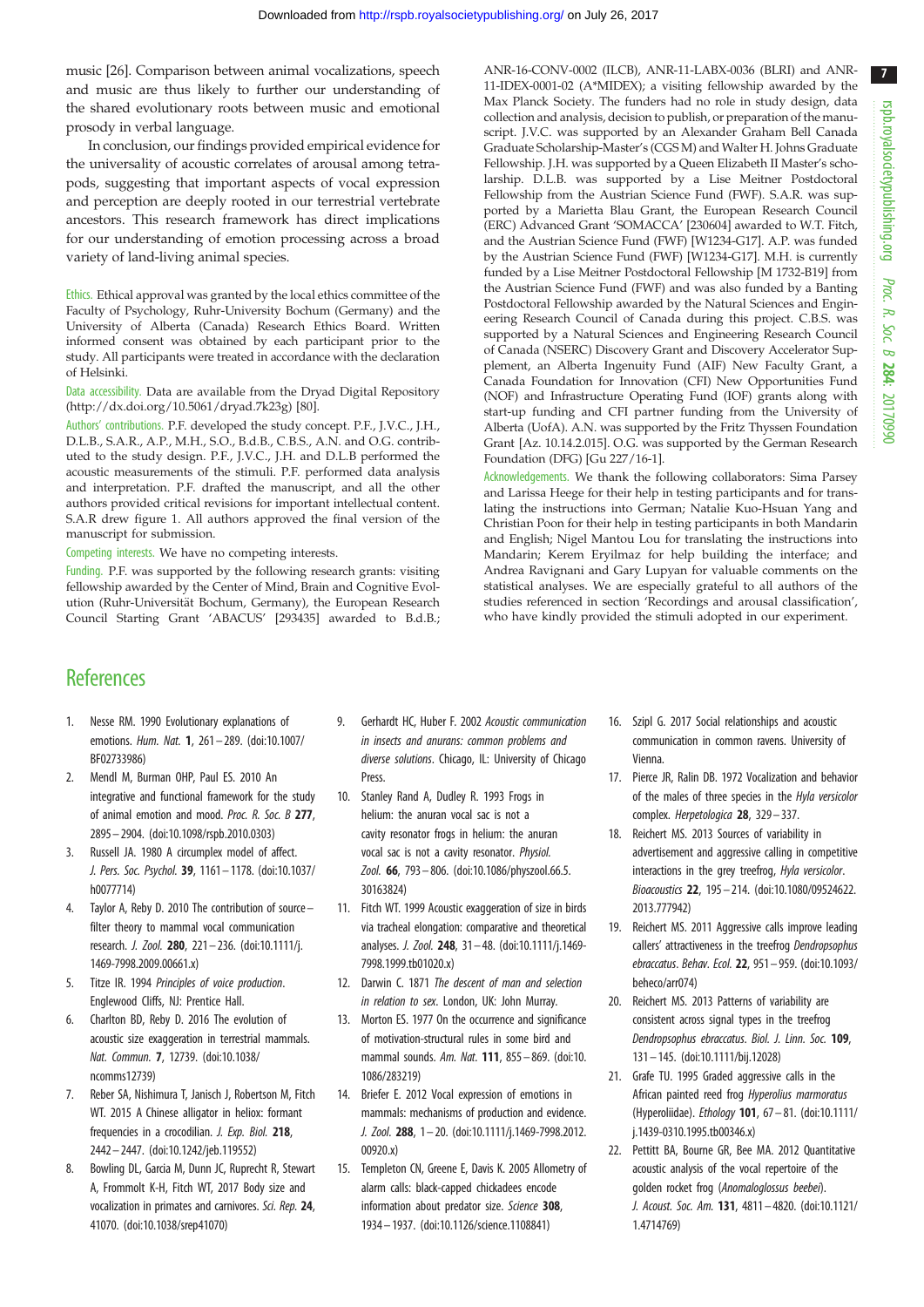- <span id="page-7-0"></span>23. Wells K, Schwartz J. 1984 Vocal communication in a neotropical treefrog, Hyla ebraccata: aggressive calls. Behaviour 91, 128– 145. ([doi:10.1163/1568539](http://dx.doi.org/10.1163/156853984X00254) [84X00254](http://dx.doi.org/10.1163/156853984X00254))
- 24. Britton ARC. 2001 Review and classification of call types of juvenile crocodilians and factors affecting distress calls. In Crocodilian biology and evolution (eds GC Grigg, F Seebacher, CE Franklin), pp. 364–377. Chipping Norton, Australia: Surrey Beatty & Sons.
- 25. Sauter DDA, Eisner F, Calder AAJ, Scott SSK. 2010 Perceptual cues in nonverbal vocal expressions of emotion. Q. J. Exp. Psychol. 63, 2251 – 2272. [\(doi:10.1080/17470211003721642](http://dx.doi.org/10.1080/17470211003721642))
- 26. Juslin PN, Laukka P. 2003 Communication of emotions in vocal expression and music performance: different channels, same code? Psychol. Bull. 129, 770– 814. ([doi:10.1037/0033-](http://dx.doi.org/10.1037/0033-2909.129.5.770) [2909.129.5.770](http://dx.doi.org/10.1037/0033-2909.129.5.770))
- 27. Maruščáková IL, Linhart P, Ratcliffe VF, Tallet C, Reby D, Špinka M. 2015 Humans (Homo sapiens) judge the emotional content of piglet (Sus scrofa domestica) calls based on simple acoustic parameters, not personality, empathy, nor attitude toward animals. J. Comp. Psychol.  $129$ ,  $121 - 131$ . [\(doi:10.1037/a0038870\)](http://dx.doi.org/10.1037/a0038870)
- 28. Faragó T, Andics A, Devecseri V, Kis A, Gácsi M, Miklósi D. 2014 Humans rely on the same rules to assess emotional valence and intensity in conspecific and dog vocalizations. Biol. Lett. 10, 20130926. [\(doi:10.1098/rsbl.2013.0926\)](http://dx.doi.org/10.1098/rsbl.2013.0926)
- 29. Pongrácz P, Molnár C, Miklósi Á. 2006 Acoustic parameters of dog barks carry emotional information for humans. Appl. Anim. Behav. Sci. 100, 228–240. [\(doi:10.1016/j.applanim.2005.12.004](http://dx.doi.org/10.1016/j.applanim.2005.12.004))
- 30. Mccomb K, Taylor AM, Wilson C, Charlton BD. 2009 The cry embedded within the purr. Curr. Biol. 19, R507 –R508. ([doi:10.1016/j.cub.2009.05.033\)](http://dx.doi.org/10.1016/j.cub.2009.05.033)
- 31. Lingle S, Riede T. 2014 Deer mothers are sensitive to infant distress vocalizations of diverse mammalian species. Am. Nat. 184, 510-522. [\(doi:10.1086/677677](http://dx.doi.org/10.1086/677677))
- 32. Mcconnell PB. 1990 Acoustic structure and receiver response in domestic dogs, Canis familiaris. Anim. Behav. 39, 897– 904. ([doi:10.1016/S0003-3472\(05\)](http://dx.doi.org/10.1016/S0003-3472(05)80954-6) [80954-6\)](http://dx.doi.org/10.1016/S0003-3472(05)80954-6)
- 33. Scheumann M, Hasting AS, Kotz SA, Zimmermann E. 2014 The voice of emotion across species: how do human listeners recognize animals' affective states? PLoS ONE 9, e91192. [\(doi:10.1371/journal.pone.](http://dx.doi.org/10.1371/journal.pone.0091192) [0091192\)](http://dx.doi.org/10.1371/journal.pone.0091192)
- 34. Tallet C, Spinka M, Maruscáková I, Simecek P. 2010 Human perception of vocalizations of domestic piglets and modulation by experience with domestic pigs (Sus scrofa). J. Comp. Psychol.  $124$ ,  $81 - 91$ . [\(doi:10.1037/a0017354\)](http://dx.doi.org/10.1037/a0017354)
- 35. Pongrácz P, Molnár C, Miklósi A, Csányi V. 2005 Human listeners are able to classify dog (Canis familiaris) barks recorded in different situations. J. Comp. Psychol. 119, 136– 144. [\(doi:10.1037/](http://dx.doi.org/10.1037/0735-7036.119.2.136) [0735-7036.119.2.136](http://dx.doi.org/10.1037/0735-7036.119.2.136))
- 36. Nicastro N, Owren MJ. 2003 Classification of domestic cat (Felis catus) vocalizations by naive and

experienced human listeners. J. Comp. Psychol. 117, 44 – 52. ([doi:10.1037/0735-7036.117.1.44\)](http://dx.doi.org/10.1037/0735-7036.117.1.44)

- 37. Belin P, Fecteau S, Charest I, Nicastro N, Hauser MD, Armony JL. 2008 Human cerebral response to animal affective vocalizations. Proc. R. Soc. B 275, 473 – 481. [\(doi:10.1098/rspb.2007.1460](http://dx.doi.org/10.1098/rspb.2007.1460))
- 38. Albuquerque N, Guo K, Wilkinson A, Savalli C, Otta E, Mills D. 2016 Dogs recognize dog and human emotions. Biol. Lett. 12, 20150883. ([doi:10.1098/](http://dx.doi.org/10.1098/rsbl.2015.0883) [rsbl.2015.0883](http://dx.doi.org/10.1098/rsbl.2015.0883))
- 39. Darwin C. 1872 The expression of the emotions in man and animals. London, UK: John Murray.
- 40. Anderson DJ, Adolphs R. 2014 A framework for studying emotions across species. Cell 157, 187 – 200. [\(doi:10.1016/j.cell.2014.03.003\)](http://dx.doi.org/10.1016/j.cell.2014.03.003)
- 41. Kitchen D, Bergman T, Cheney D, Nicholson J, Seyfarth Robert M. 2010 Comparing responses of four ungulate species to playbacks of baboon alarm calls. Anim. Cogn. 13, 861– 870. [\(doi:10.1007/](http://dx.doi.org/10.1007/s10071-010-0334-9) [s10071-010-0334-9\)](http://dx.doi.org/10.1007/s10071-010-0334-9)
- 42. Fallow PM, Magrath RD. 2009 Eavesdropping on other species: mutual interspecific understanding of urgency information in avian alarm calls. Anim. Behav. 79, 411 – 417. ([doi:10.1016/j.anbehav.2009.](http://dx.doi.org/10.1016/j.anbehav.2009.11.018) [11.018](http://dx.doi.org/10.1016/j.anbehav.2009.11.018))
- 43. De Boer B, Wich SA, Hardus ME, Lameira AR. 2015 Acoustic models of orangutan hand-assisted alarm calls. J. Exp. Biol. 218, 907– 914. [\(doi:10.](http://dx.doi.org/10.1242/jeb.110577) [1242/jeb.110577](http://dx.doi.org/10.1242/jeb.110577))
- 44. Magrath RD, Pitcher BJ, Gardner JL. 2009 Recognition of other species' aerial alarm calls: speaking the same language or learning another? Proc. R. Soc. B 276, 769-774. ([doi:10.1098/rspb.](http://dx.doi.org/10.1098/rspb.2008.1368) [2008.1368\)](http://dx.doi.org/10.1098/rspb.2008.1368)
- 45. Marc DH. 1988 How infant vervet monkeys learn to recognize starling alarm calls: the role of experience. Behaviour 105, 187– 201. [\(doi:10.1163/](http://dx.doi.org/10.1163/156853988X00016) [156853988X00016\)](http://dx.doi.org/10.1163/156853988X00016)
- 46. Springer MS, Murphy WJ, Eizirik E, O'Brien SJ. 2003 Placental mammal diversification and the Cretaceous– Tertiary boundary. Proc. Natl Acad. Sci. USA 100, 1056– 1061. ([doi:10.1073/pnas.](http://dx.doi.org/10.1073/pnas.0334222100) [0334222100\)](http://dx.doi.org/10.1073/pnas.0334222100)
- 47. Hugall A, Foster R, Lee M. 2007 Calibration choice, rate smoothing, and the pattern of tetrapod diversification according to the long nuclear gene RAG-1. Syst. Biol. 56, 543– 563. [\(doi:10.1080/](http://dx.doi.org/10.1080/10635150701477825) [10635150701477825](http://dx.doi.org/10.1080/10635150701477825))
- 48. Stevens NJ et al. 2013 Palaeontological evidence for an Oligocene divergence between Old World monkeys and apes. Nature  $497.611 - 614.$  [\(doi:10.](http://dx.doi.org/10.1038/nature12161) [1038/nature12161](http://dx.doi.org/10.1038/nature12161))
- 49. Stoeger AS, Charlton BD, Kratochvil H, Fitch WT. 2011 Vocal cues indicate level of arousal in infant African elephant roars. J. Acoust. Soc. Am. 130, 1700– 1710. [\(doi:10.1121/1.3605538](http://dx.doi.org/10.1121/1.3605538))
- 50. Stoeger AS, Baotic A, Li D, Charlton BD. 2012 Acoustic features indicate arousal in infant giant panda vocalisations. Ethology 118, 896– 905. [\(doi:10.1111/j.1439-0310.2012.02080.x\)](http://dx.doi.org/10.1111/j.1439-0310.2012.02080.x)
- 51. Linhart P, Ratcliffe VF, Reby D, Špinka M. 2015 Expression of emotional arousal in two different

piglet call types. PLoS ONE 10, e0135414. ([doi:10.](http://dx.doi.org/10.1371/journal.pone.0135414) [1371/journal.pone.0135414](http://dx.doi.org/10.1371/journal.pone.0135414))

- 52. Fischer J, Hammerschmidt K, Todt D. 1995 Factors affecting acoustic variation in Barbary-macaque (Macaca sylvanus) disturbance calls. Ethology 101. 51– 66. [\(doi:10.1111/j.1439-0310.1995.tb00345.x](http://dx.doi.org/10.1111/j.1439-0310.1995.tb00345.x))
- 53. Bowling DL, Gingras B, Han S, Sundararajan J, Opitz ECL. 2013 Tone of voice in emotional expression: relevance for the affective character of musical mode. J. Interdiscip. Music Stud. **7**, 29-44.
- 54. Massen JJM, Pašukonis A, Schmidt J, Bugnyar T. 2014 Ravens notice dominance reversals among conspecifics within and outside their social group. Nat. Commun. 5, 3679. ([doi:10.1038/ncomms4679](http://dx.doi.org/10.1038/ncomms4679))
- 55. Avey MT, Hoeschele M, Moscicki MK, Bloomfield LL, Sturdy CB. 2011 Neural correlates of threat perception: neural equivalence of conspecific and heterospecific mobbing calls is learned. PLoS ONE 6, e23844. ([doi:10.1371/journal.pone.0023844](http://dx.doi.org/10.1371/journal.pone.0023844))
- 56. Buss I, Rasmussen L, Smuts G. 1976 The role of stress and individual recognition in the function of the African elephant's temporal gland. Mammalia 40, 437 – 451. [\(doi:10.1515/mamm.1976.40.3.437](http://dx.doi.org/10.1515/mamm.1976.40.3.437))
- 57. Buss IO, Estes JA. 1971 The functional significance of movements and positions of the Pinnae of the African. J. Mammal. 52, 21 – 2743. ([doi:10.2307/](http://dx.doi.org/10.2307/1378428) [1378428](http://dx.doi.org/10.2307/1378428))
- 58. Poole JH. 1999 Signals and assessment in African elephants: evidence from playback experiments. Anim. Behav. 58, 185– 193. [\(doi:10.1006/anbe.](http://dx.doi.org/10.1006/anbe.1999.1117) [1999.1117](http://dx.doi.org/10.1006/anbe.1999.1117))
- 59. Zimmermann E, Leliveld L, Schehka S. 2013 Toward the evolutionary roots of affective prosody in human acoustic communication: a comparative approach to mammalian voices. In Evolution of emotional communication: from sounds in nonhuman mammals to speech and music in man (eds E Altenmüller, S Schmidt, E Zimmermann), pp. 116– 132. Oxford, UK: Oxford University Press.
- 60. Boersma P. 2002 Praat, a system for doing phonetics by computer. Glot Int. 5, 341 – 345.
- 61. Team R. 2015 RStudio: integrated development for R. Boston, MA: RStudio. See<http//www> rstudio com.
- 62. Holm S. 1979 A simple sequentially rejective multiple test procedure. Scand. J. Stat. 6, 65 – 70.
- 63. Symonds MRE, Moussalli A. 2011 A brief guide to model selection, multimodel inference and model averaging in behavioural ecology using Akaike's information criterion. Behav. Ecol. Sociobiol. 65, 13– 21. [\(doi:10.1007/s00265-010-1037-6\)](http://dx.doi.org/10.1007/s00265-010-1037-6)
- 64. Burnham KP, Anderson DR, Huyvaert KP. 2011 AIC model selection and multimodel inference in behavioral ecology: some background, observations, and comparisons. Behav. Ecol. Sociobiol. 65, 23 – 35. ([doi:10.1007/s00265-010-1029-6](http://dx.doi.org/10.1007/s00265-010-1029-6))
- 65. Song X, Osmanski MS, Guo Y, Wang X. 2016. 19 Complex pitch perception mechanisms are shared by humans and a New World monkey. Proc. Natl Acad. Sci. USA 113, 781 – 786. [\(doi:10.1073/pnas.](http://dx.doi.org/10.1073/pnas.1516120113) [1516120113](http://dx.doi.org/10.1073/pnas.1516120113))
- 66. Andics A, Gácsi M, Faragó T, Kis A, Miklósi Á. 2014 Voice-sensitive regions in the dog and human brain

8